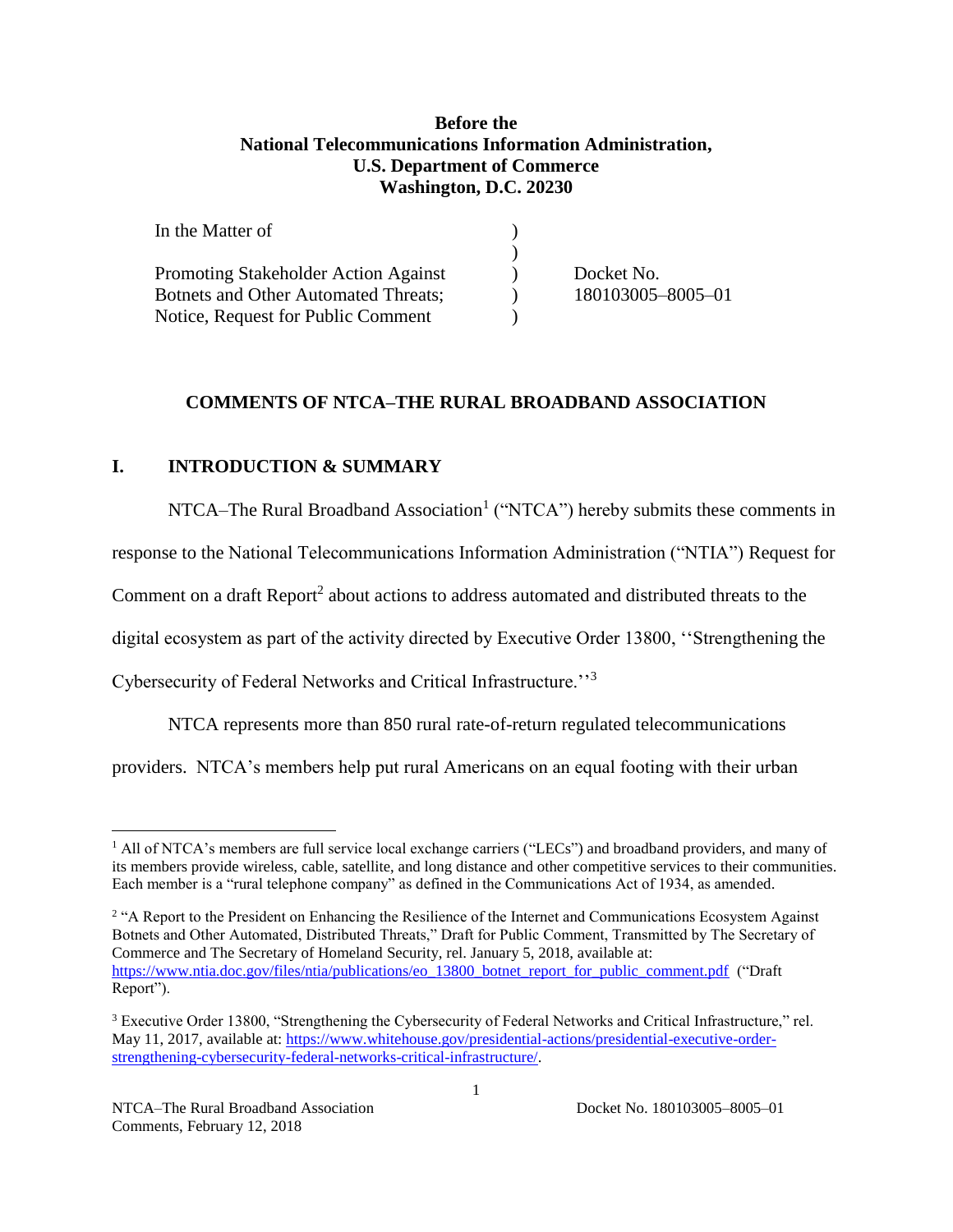neighbors by providing broadband and other telecom services in remote and rural areas of the country often underserved by larger operators. Rural telecom providers are a critical link in the nation's telecommunications network, serving approximately 37% of America's landmass and 5% of its population.

NTCA appreciates the federal government's efforts to address automated and distributed threats. The draft Report, for the most part, correctly acknowledges that botnets and related threats are an ecosystem-wide challenge, which cannot be resolved without the assistance and support of many participants, both within the United States and abroad. Indeed, Internet service providers ("ISPs") alone cannot mitigate botnets attacks; rather, it will require the cooperation of a variety of stakeholders including consumers, enterprises, and other technology infrastructure suppliers such as hardware manufacturers; system integrators; content delivery networks; and software, cloud and edge-services providers, to name a few.<sup>4</sup>

Given this, NTCA's comments are focused on the efficacy of specific, proposed action items and supporting statements. In particular, Action 4.3, which seeks to foster sector-specific regulatory requirements, is inconsistent with the draft Report's macro-level supporting findings discussed within the Current Status of the Ecosystem. NTIA correctly asserts that static, prescriptive regulation is, by its very nature, backward-looking and it cannot keep pace with the quickly evolving threat landscape—but this assertion stands in direct opposition to its recommendation calling for new regulatory mandates to address botnets and related cyber threats. Further, rural telecommunications providers already deploy cyber defenses according to

<sup>4</sup> *See* "Industry Technical White Paper," Communications Sector Coordinating Council, rel. July 17, 2017, available at: [https://docs.wixstatic.com/ugd/0a1552\\_18ae07afc1b04aa1bd13258087a9c77b.pdf.](https://docs.wixstatic.com/ugd/0a1552_18ae07afc1b04aa1bd13258087a9c77b.pdf)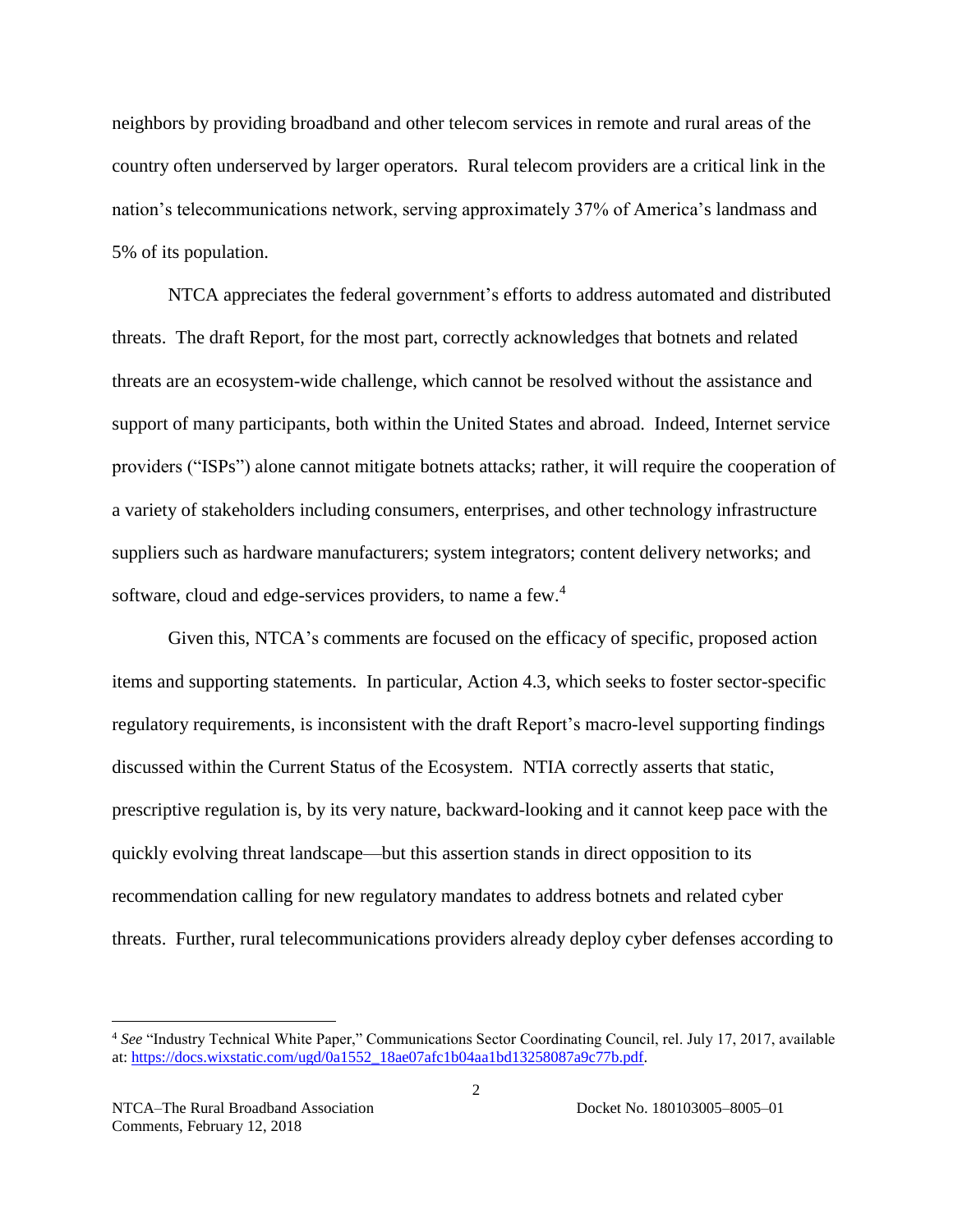their needs and vulnerabilities. To address botnets and related distributed attacks, small ISPs have adopted a variety of industry best practices highlighted throughout the draft Report, consistent with their individual company's capabilities, resources, and underlying risk tolerance. And any new unfunded regulatory mandates could add another level of uncertainty to the marketplace and divert already strained resources from important projects, such as broadband deployment and adoption efforts or maintenance of service reliability. Given these concerns and the limitations of the approach stated in Action 4.3, NTIA should decline to formalize the recommendation.

As an alternative, industry best practices are best suited to address the evolving threat landscape. Indeed, NTIA has included several actions which seek to develop and promote the use of industry best practices, such as those within recommended Action 2.5 and Goal 5. However, industry best practices should be voluntary, flexible, scalable, and risk-based, consistent with a risk-management approach to cyber threats—the foundation of Executive Order 13800. NTCA urges NTIA to revisit its draft Report to ensure its recommended goals and actions are consistent with these guiding precepts.

Finally, NTCA agrees that "automated, distributed attacks are a global problem"<sup>5</sup> and, therefore, any approach to mitigate botnets will only prove successful if there is an international, coordinated effort. NTIA has appropriately identified this limitation within the Report; however, its recommended Goals and Actions are overwhelmingly focused on U.S.-based companies and providers. NTIA should review the draft Report to ensure its roadmap for future Goals and Actions emphasizes international cooperation and coordination.

<sup>5</sup> Draft Report, page 7, Principle Themes.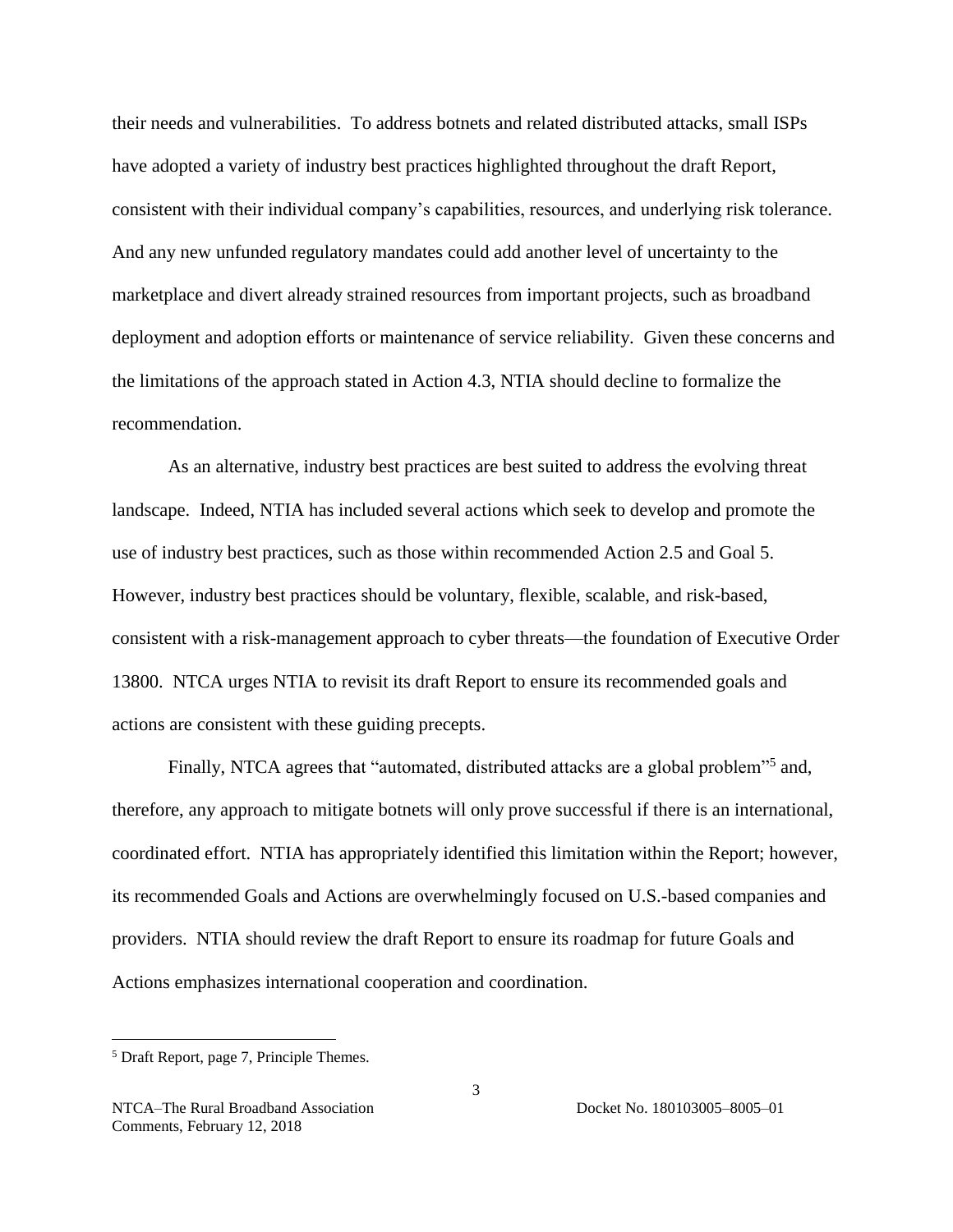## **II. NTIA SHOULD DECLINE TO FINALIZE ACTION 4.3, WHICH SEEKS TO ADOPT SECTOR-SPECIFIC REGULATORY REQUIREMENTS**

The federal government should refrain from establishing any new unfunded mandates on the rural telecom industry as static, prescriptive regulation cannot effectively address botnets and related distributed threats.

### **A. Static, Prescriptive Regulations Cannot Keep Pace with Evolving Threats**

Within the draft Report, NTIA acknowledges the limitations of a static set of regulations to address botnets and other related distributed and automated attacks. NTCA agrees that "[d]ue to the complexity and diversity across the IoT [internet of things] landscape, it is difficult to envision a set of one-size-fits-all rules that could ensure security while keeping pace with the rate of change and the dynamic nature of the threat environment."<sup>6</sup> Static, prescriptive regulation is, by its very nature backward-looking, and it cannot effectively mitigate quickly evolving threats. Unfortunately, this macro-level finding is inconsistent with proposed Action 4.3 which seeks to engage "[r]egulatory agencies...to foster sector-specific security requirements."<sup>7</sup> NTCA disagrees with the regulatory nature of the recommendation. As NTIA itself has stated, "[c]ompliance requirements, or mandating specific regulations, may address some risks, but often carry with them a greater burden while still leaving the broader ecosystem insecure."

Given these limitations, NTIA should remove any reference to the creation of a traditional, prescriptive regulatory requirements to address botnets and distributed cyber threats. Instead, as discussed further below, the federal government should seek to encourage industry to develop and document best practices and promote their awareness and use.

<sup>6</sup> *Id.*, page 34, Action 4.3.

<sup>7</sup> *Id.*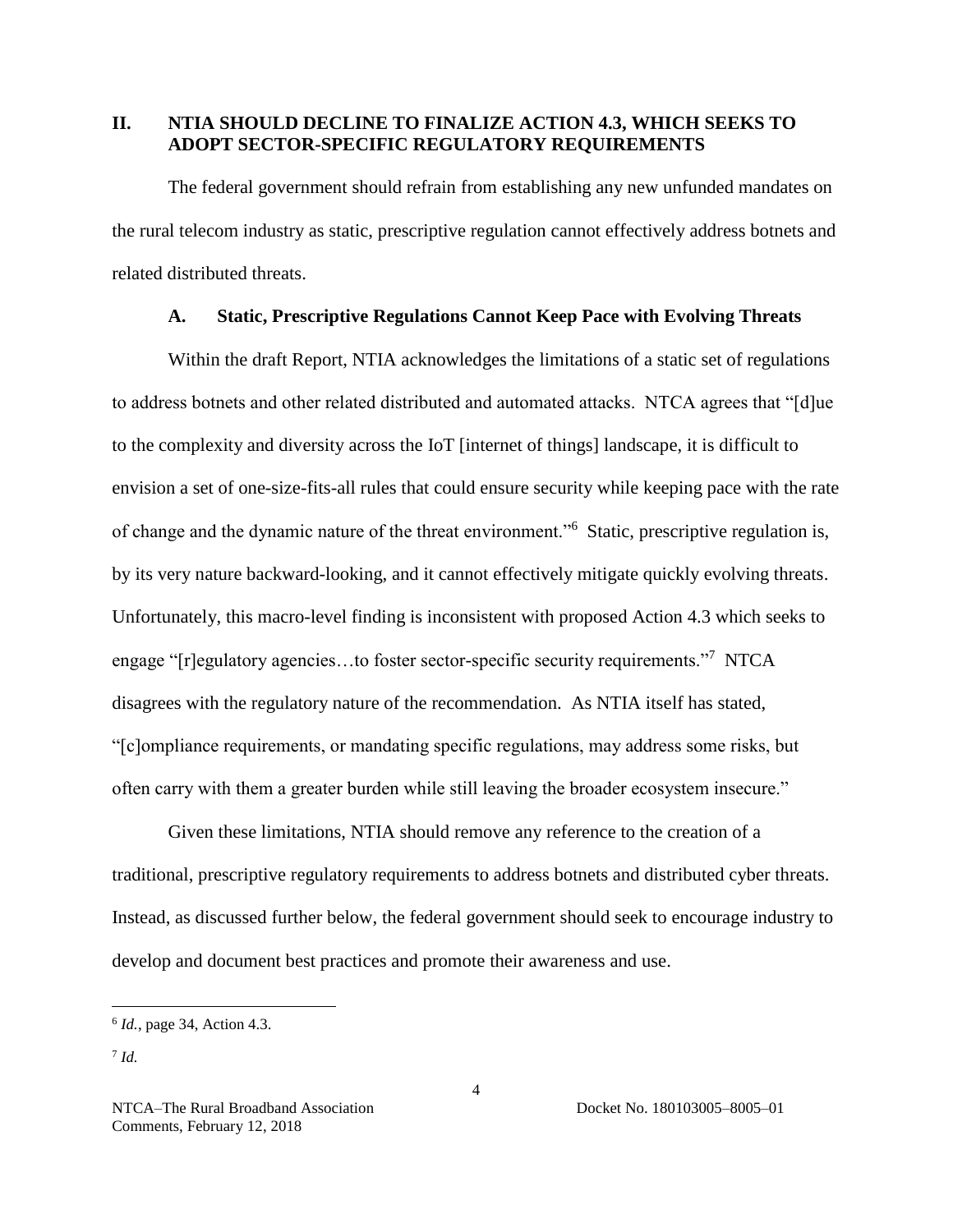#### **B. Rural Telecommunications Providers are Experts at Deploying Cyber Defenses Consistent With their Needs and Vulnerabilities**

Cybersecurity mandates are unnecessary to encourage rural broadband service providers to meet the needs of their customers. Managing cybersecurity risk is critical to the success of a rural telco's business. To retain the confidence of its subscriber base, the rural telco must maintain a secure network capable of transmitting and receiving sensitive and personal data and information. Precise security measures and practices are based upon the individual needs of the service provider's customers.

NTCA's members perform routine risk assessments, determining the qualitative and quantitative risk to their networks, the probability that the threat will occur, and the provider's ability to minimize the likelihood of network attack or disruption. Based upon the needs and vulnerabilities of their various networks and their customers, NTCA's members are deploying all manner of cyber defenses, and NTCA is encouraging and assisting them with this effort.<sup>8</sup> Rural providers are experts at doing a lot with little, and many already employ personnel with cyber expertise who handle other duties as well.

More specifically, to address botnets and related automated and distributed attacks, small telecom providers have implemented various industry best practices. For instance, to restrict

<sup>8</sup> NTCA has engaged in a comprehensive outreach and education campaign to alert its members to the Framework and the key attributes of a risk-management cybersecurity program. In 2016 alone, more than 2,000 attendees participated in a dozen NTCA-led events around the country. And in 2017, NTCA's Cybersecurity Summit and related online and in-person cybersecurity educational events drew more than 1,500 attendees. In addition, NTCA recently entered into a [partnership](https://www.ntca.org/ruraliscool/newsroom/press-releases/2017/15/ntca-announces-partnership-department-homeland-security) with the Department of Homeland Security (DHS) and National Institute for Hometown Security (NIHS) to provide operators of small, rural telecommunications networks with robust educational programming and insights into industry best practices to aid their development of more comprehensive cybersecurity risk-management programs. The association's new cybersecurity education program, named NTCA CyberWise, is supported by an award through the DHS National Infrastructure Protection Plan Security and Resilience Challenge and the Office of Infrastructure Protection, in partnership with NIHS. The challenge provides opportunities for the critical infrastructure community to help develop technology, tools, processes, and methods that address immediate needs and strengthen the long-term security and resilience of critical infrastructure.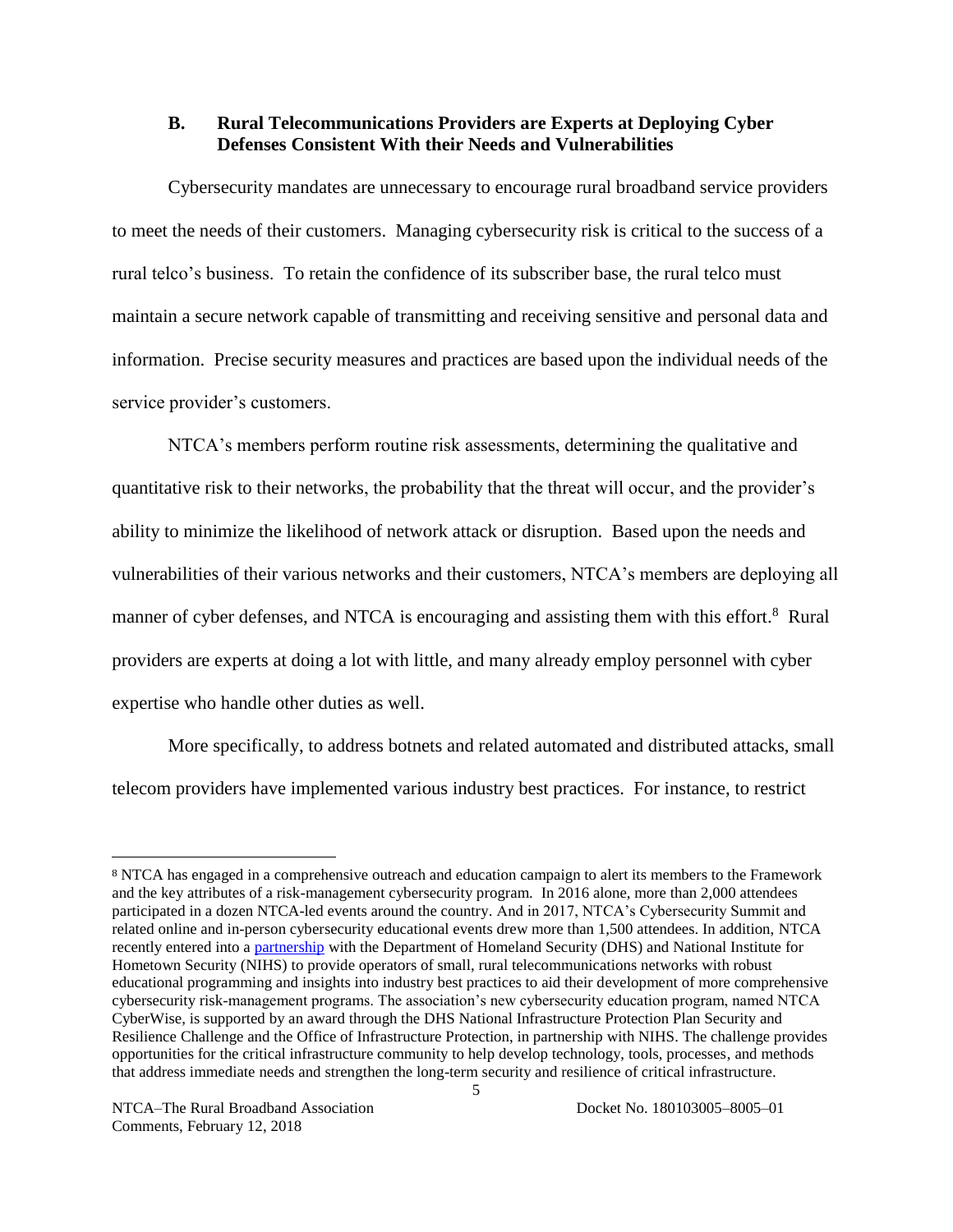malicious traffic from traversing their networks, small ISPs may implement network filtering techniques such as Access Control Lists ("ACLs"), and ingress and egress filtering to limit distributed denial of service ("DDOS") attacks which leverage spoofed IP addresses. In addition, to the extent it is practical, some small ISPs have invested in commercial anti-denial of service ("DOS") services to mitigate attacks, often pooling their resources to purchase the service on a regional or statewide basis. However, it should be noted that commercial anti-DOS products have limitations; in the worst-case scenario, they may trigger a false positive alert that could inadvertently cause a denial of service attack that attempts to block legitimate traffic. For instance, many anti-DoS products function by detecting abnormally large amounts of a specific type of traffic. However, if a customer turns up a new Internet based service that is improperly configured, the anti-DOS service may block this never-before-seen large amount of traffic.

Specific implementation of network security best practices is an individual company decision; there will be necessary variation depending upon a company's resources, capabilities, and technical sophistication, and consistent with its risk profile and tolerance. For instance, if a rural telco services defense contractors or military facilities, its network security procedures will likely be very different from those of a telecom provider that services a small agricultural community. Small, rural telcos must be able to retain this regulatory flexibility to meet the needs of their unique customer bases and the wide disparities in the areas they serve.

6 NTCA–The Rural Broadband Association Docket No. 180103005–8005–01 Comments, February 12, 2018 To be clear, small ISPs understand their responsibility for protecting their networks and customers by implementing cost-effective industry best practices; it is a duty that that they do not take lightly. Small ISPs are holistically assessing addressing cyber threats to critical infrastructure and core services. In addition, to further protect the network edge, many rural telcos are now providing customers with managed Wi-Fi routers and anti-virus services to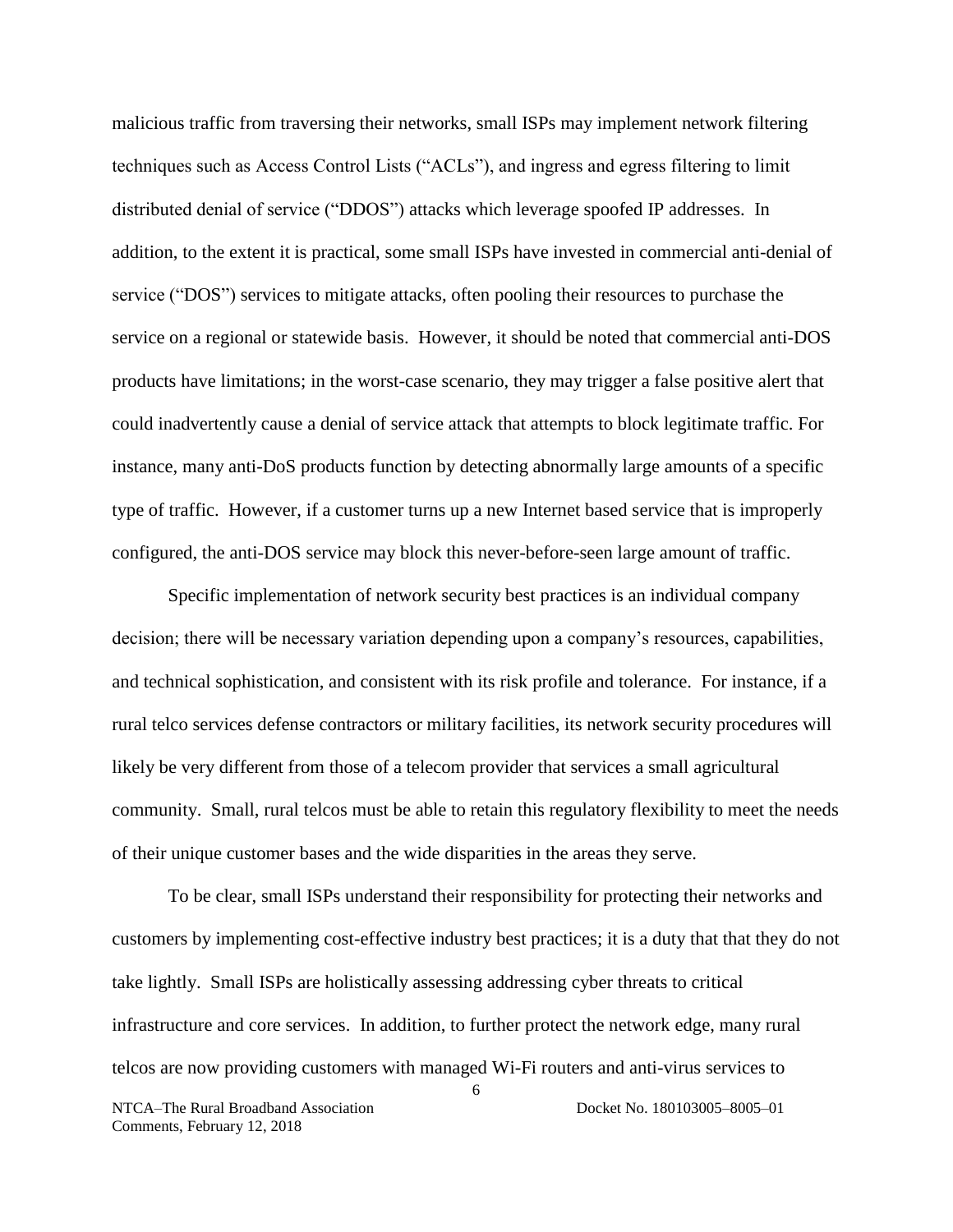increase security in residential homes and businesses. Despite these advancements, small, rural telecom providers should not be held to the same standard as their much larger ISP counterparts which operate with a corresponding exponential increase in resources. Indeed, as documented in several related proceedings, small telecom providers have extremely limited financial, technical, and operational resources, $9$  and these constraints must be considered when the federal government seeks to review the requirements of ecosystem participants. Under the current regulatory environment, small, rural ISPs are able to cost effectively and efficiently adopt industry best practices to address evolving market-based threats.

## **C. Any New Unfunded Regulations Might Inadvertently Deter Resources from Other Critical Projects**

To the extent that they have already put into place sufficient security protections to meet their individual residential customers' and businesses' needs, the government should refrain from then placing additional mandates that defer resources from other critical projects. As previously noted, NTCA's members are small service providers that have limited resources. Although they have an admirable track record of efficiently leveraging every resource available to them, rural broadband providers face unique challenges associated with deploying and operating communications networks in areas characterized by low population density, often in remote locations, that result in dramatically higher per-customer costs. Any new unnecessary, unfunded

<sup>9</sup> This is well documented in various proceedings, including the Federal Communications Commission "Communications Security, Reliability and Interoperability Council IV Working Group 4 Report on Cybersecurity Risk Management and Best Practices," at 204, 206, and 391: [https://transition.fcc.gov/pshs/advisory/csric4/CSRIC\\_IV\\_WG4\\_Final\\_Report\\_031815.pdf.](https://transition.fcc.gov/pshs/advisory/csric4/CSRIC_IV_WG4_Final_Report_031815.pdf) *Also see* Comments of NTCA, *In the Matter of Incentives to Adopt Improved Cybersecurity Practices*, NTIA, Notice of Inquiry, Docket No. 130206115-3115-01, 78 Fed. Reg. 18954, Nov. 21, 2012, at 6; Comments of NTCA, *In the Matter of Request for Comments; Draft 2 of Version 1.1 of the Proposed Update to the Framework for Improving Critical Infrastructure Cybersecurity*, NIST, Jan. 19, 2018.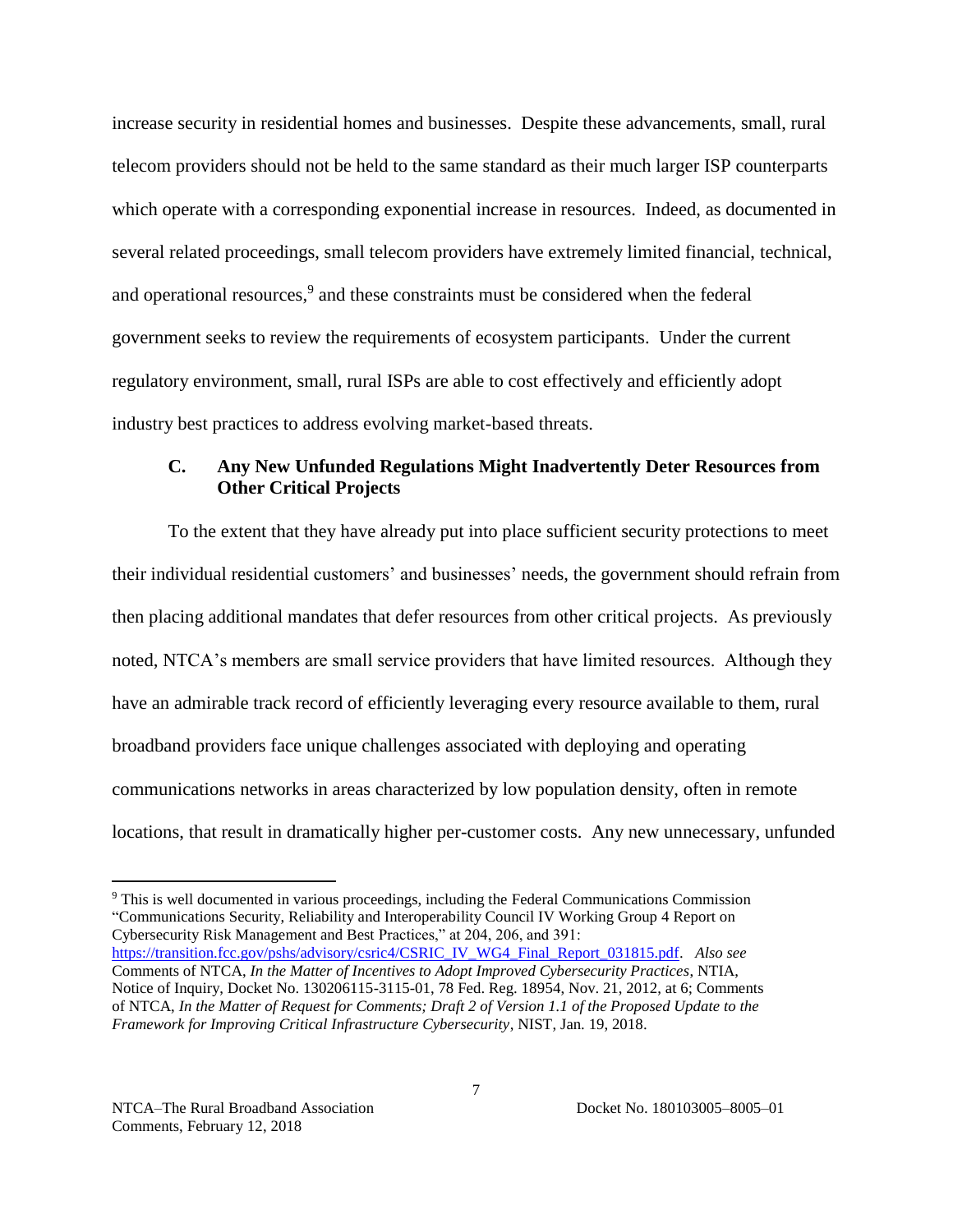regulatory mandates could add another level of uncertainty to the marketplace and divert already strained resources from important projects, such as broadband deployment and adoption efforts or maintenance of service reliability.

# **III. NTIA SHOULD PROMOTE THE USE OF INDUSTRY-DRIVEN BEST PRACTICES, WHICH ARE VOLUNTARY, FLEXIBLE, SCALABLE AND RISK-BASED, CONSISTENT WITH EXECUTIVE ORDER 13800**

Industry best practices are best suited to address the evolving threat landscape, capable of adapting quickly and effectively to meet market-based risks. Within the draft Report, NTIA acknowledges that industry best practices are an effective solution to address botnets and other related automated and distributed threats.<sup>10</sup> Indeed, NTIA has included several Action items which seek to develop and promote the use of industry best practices, such as within recommended Action 2.5 and Goal 5. This approach is consistent with the Federal government's longstanding commitment to a public-private partnership approach to address security.<sup>11</sup> NTCA applauds these recommendations. To assist small telecom providers, NTCA will continue to provide opportunities for small providers to share best practices, including network protection, detection, and response strategies.

However, industry best practices are voluntary, flexible, scalable, and risk-based, consistent with a risk-management approach to cyber threats—the foundation of Executive Order

<sup>&</sup>lt;sup>10</sup> Within the draft Report, many of the recommended Actions refer to the development and/or promotion of best practices, including Action 1.2, 1.4, 2.5, and 4.2.

<sup>&</sup>lt;sup>11</sup> The public-private partnership for critical infrastructure protection and cybersecurity has a long, evolutionary history. Government and industry collectively created and fostered this approach, which has culminated today in the National Infrastructure Protection Plan ("NIPP"), a shared vision and blueprint which guides the national effort to manage risk to critical infrastructure. For more, see the "NIPP 2013: Partnering for Critical Infrastructure Security and Resilience," Department of Homeland Security, available at:

[https://www.dhs.gov/sites/default/files/publications/national-infrastructure-protection-plan-2013-508.pdf.](https://www.dhs.gov/sites/default/files/publications/national-infrastructure-protection-plan-2013-508.pdf)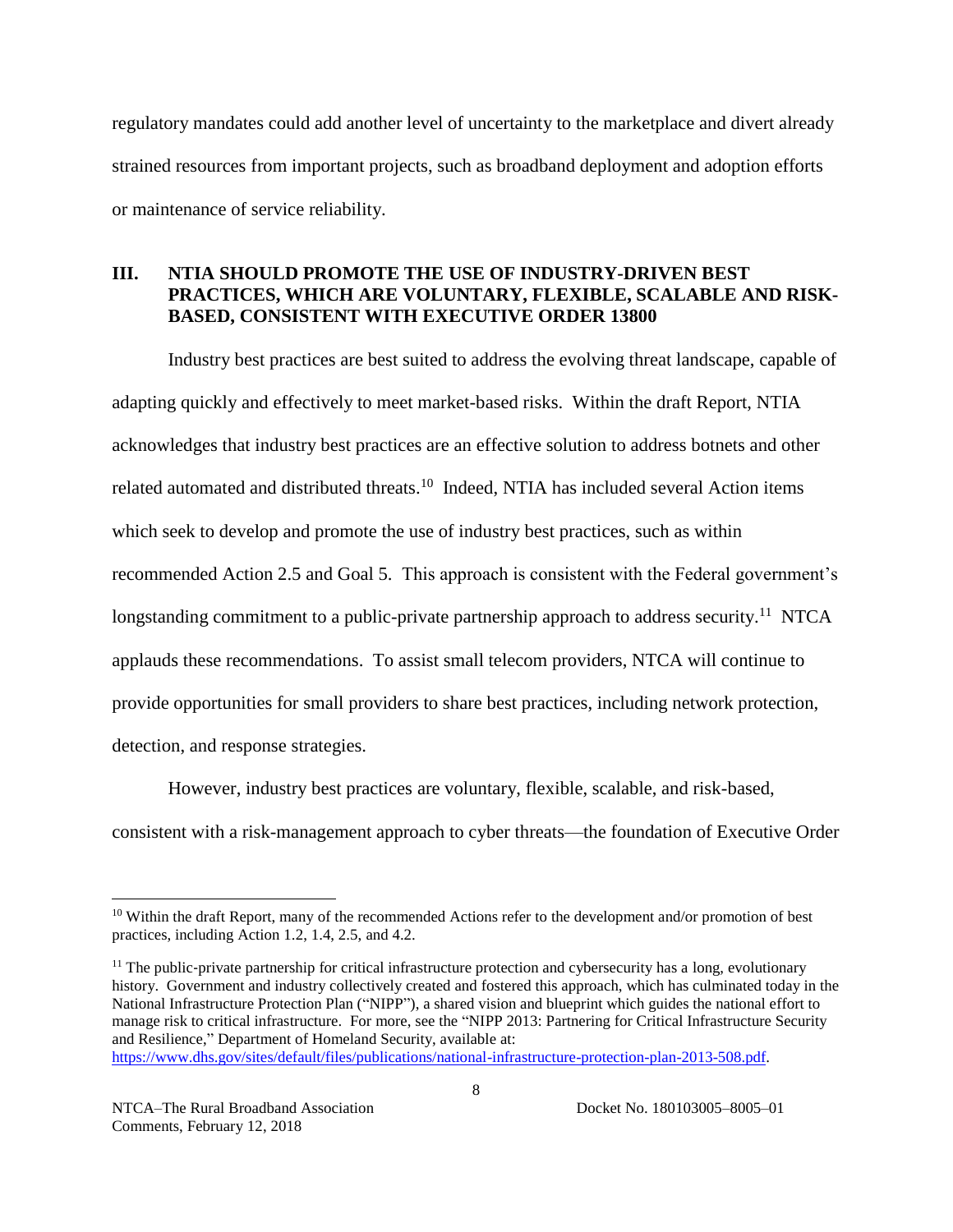13800. NTCA urges NTIA to revisit its draft Report to ensure all its recommended goals and actions are consistent with these guiding precepts. For instance, Action 2.5 states, "The federal government should work with U.S. and global infrastructure providers to expand best practices on network traffic management across the ecosystem." This effort should seek to develop a range of best practices for ecosystem participants to select from and implement consistent with their network vulnerabilities, capabilities, and individual risk tolerances.

Finally, NTCA agrees that "automated, distributed attacks are a global problem"<sup>12</sup> and, therefore, any approach to mitigate botnets will only prove successful if there is an international, coordinated effort. NTIA has appropriately identified this limitation within the draft; however, its recommended Goals and Actions are primarily focused on U.S.-based companies and providers. Rather, the federal government should seek to encourage meaningful international engagement and commitment to adopting best practices on a global basis.

<sup>&</sup>lt;sup>12</sup> Draft Report at page 7, Principle Themes.